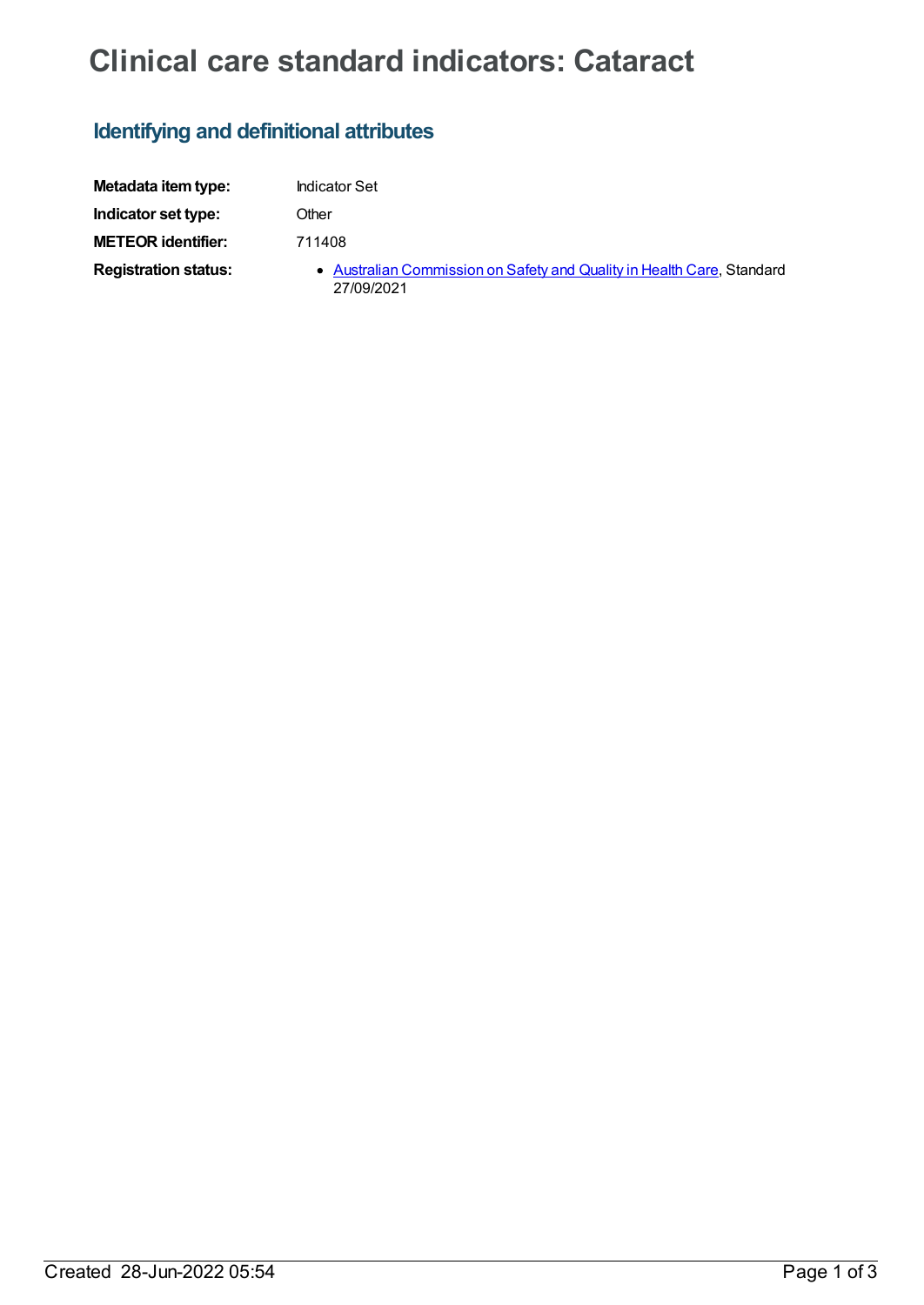**Description:** The Australian Commission on Safety and Quality in Health Care has produced these indicators to support health service organisations to monitor how well they are implementing the care recommended in the Cataract Clinical Care Standard (ACSQHC 2021). The indicators included in this specification are a tool to support local clinical quality improvement and may be used to support other quality assurance and peer review activities.

> A clinical care standard is a small number of quality statements that describe the clinical care that a patient should be offered for a specific clinical condition or when undergoing a specific procedure. The quality statements that are included in the Cataract Clinical Care Standard are as follows:

> **1. Primary care assessment and referral:** A patient with visual problems and suspected cataract has an initial assessment in primary care of their visual impairment, vision-related activity limitations, comorbidities and willingness to have surgery. When referral is appropriate based on these criteria, the patient is referred for consideration for cataract surgery and this information is included in the referral form.

**2. Patient information and shared decision making:** A patient with suspected or confirmed cataract receives information to support shared decision making. Information is provided in a way that meets the patient's needs and is easy to use and understand. The patient is given the opportunity to discuss the likely benefits and potential harms of the available options, as well as their needs and preferences.

**3. Access to ophthalmology assessment:** A patient who has been referred for consideration for cataract surgery is prioritised for ophthalmology assessment according to clinical need, based on a locally approved protocol and following receipt of a detailed referral.

**4. Indications for cataract surgery:** A patient is offered cataract surgery when they have a lens opacity that limits their vision-related activities and causes clinically significant visual impairment involving reduced visual acuity, disabling glare or contrast sensitivity.

**5. Prioritisation for cataract surgery:** A patient is prioritised for cataract surgery according to clinical need. Prioritisation protocols take into account the severity of the patient's visual impairment and vision-related activity limitations, the potential harms of delayed surgery, any relevant comorbidity and the expected benefits of surgery.

**6. Second-eye surgery:** Options for a patient with bilateral cataract are discussed when the decision about first-eye surgery is being made. Second-eye surgery is offered using similar criteria as for the first eye, but the potential benefits and harms of a delay in second-eye surgery are also considered, leading to a shared decision about second-eye surgery and its timing.

**7. Preventive eye medicines:** A patient receives an intracameral antibiotic injection at the time of cataract surgery, in preference to postoperative topical antibiotics and according to evidence-based guidelines. After surgery, a patient receives anti-inflammatory eye drops when indicated.

**8. Postoperative care:** A patient receives postoperative care that ensures the early detection and treatment of complications of cataract surgery, and the patient's complete visual rehabilitation. Postoperative care is provided by the operating ophthalmologist or a designated team member. The patient is informed of the arrangements for postoperative care.

### **Relational attributes**